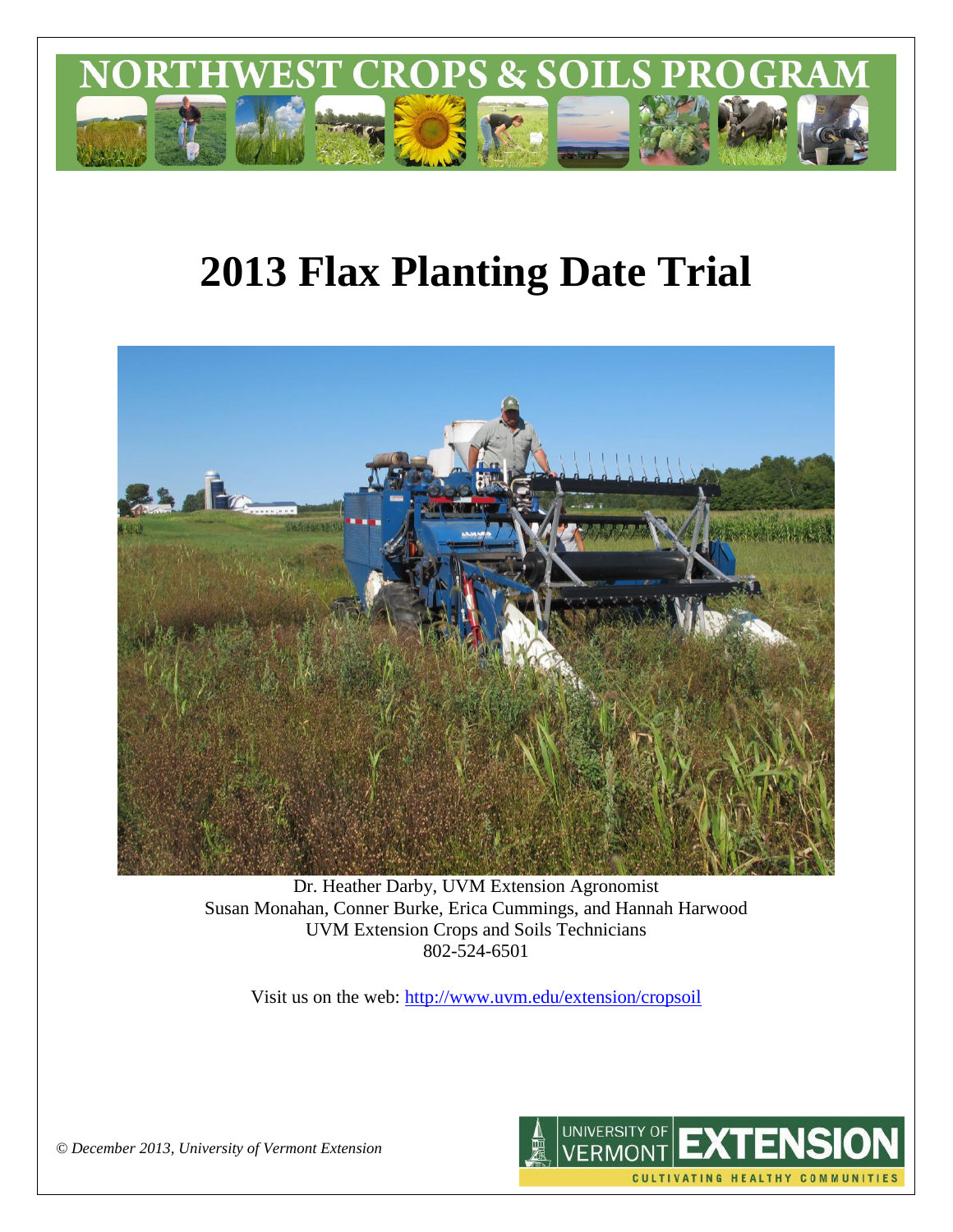#### **2013 FLAX PLANTING DATE TRIAL**

Dr. Heather Darby, University of Vermont Extension heather.darby[at]uvm.edu

## **INTRODUCTION**

Early seeding of flax generally produces the best yields and quality. Moderate temperatures and sufficient soil moisture during flowering and seed development are important for high yield and quality, and these conditions are more likely to occur with early seeding. There is little risk of frost damage with flax. Newly emerged flax can withstand temperatures down to  $27^{\circ}$  F, while plants past the two leaf stage can withstand temperatures as low as  $18^{\circ}$  F. Early planted flax will also establish before the majority of summer weed species. This could potentially help reduce weed competition. This trial was initiated to determine optimum flax planting dates to maximize yields.

## **MATERIALS AND METHODS**

Two varieties of flax were planted on four planting dates from mid-April to mid-May 2013. This trial was conducted at Borderview Research Farm in Alburgh, VT. The experimental design was a randomized complete block with split plots and four replications. Main plots were weekly planting dates from 19-Apr to 10-May. Subplots were two flax varieties including a brown (var 'Rahab 94') and a golden (var 'Omega') flax type. Plots were 5' x 20' in size. General plot management is listed in Table 1. The previous crop was spring wheat. The field was disked and spike tooth harrowed prior to planting. Plots were seeded at a seeding rate of 50 lbs  $\arccos 1$ .

Populations were determined on 22-May by counting plants in two 1/3 meter sections. Weed cover was determined on 17- Jun as a percent of total plant cover using the web based IMAGING crop response analyzer. Digital images were taken with a compact digital camera, Canon PowerShot G12 (Melville, NY) (10.4 Megapixels). One picture covering approximately  $1/2$  m<sup>2</sup> was taken in each plot before weeding and one picture was taken after weeding. Digital images were analyzed with the automated imaging software, which was programmed in MATLAB (MathWorks, Inc., Natick, MA) and later converted into a free web-based software (www.imaging-crop.dk). The outcome of the analysis is a leaf cover index, which is the proportion of pixels in the images determined to be green. Total plant cover  $(1<sup>st</sup>$  picture) – flax cover (second picture)/ total plant cover  $=$  weed cover  $(\%)$ .

Flax plots were harvested with an Almaco SPC50 small plot combine on 5-Sep 2013. The harvest area was 5' x 20'. Seed was cleaned with a small Clipper M2B cleaner (A.T. Ferrell, Bluffton, IN). Results were analyzed with an analysis of variance in SAS (Cary, NC). The Least Significant Difference (LSD) procedure was used to separate cultivar means when the F-test was significant ( $p < 0.10$ ).

| <b>Trial Information</b> | <b>Borderview Research Farm</b><br>Alburgh, VT |  |
|--------------------------|------------------------------------------------|--|
| Soil Type                | Benson rocky silt loam                         |  |
| Previous crop            | Spring Wheat                                   |  |
| Varieties                | Rahab 94 & Omega                               |  |
| Planting dates           | 19-Apr, 26-Apr, 3-May, 10-May                  |  |
| Harvest date             | 5-Sep                                          |  |
| Seeding rate             | 50 lbs $\arccos 50$                            |  |
| Tillage methods          | Mold board plow, disk, and spike tooth harrow  |  |

#### **Table 1. General plot management.**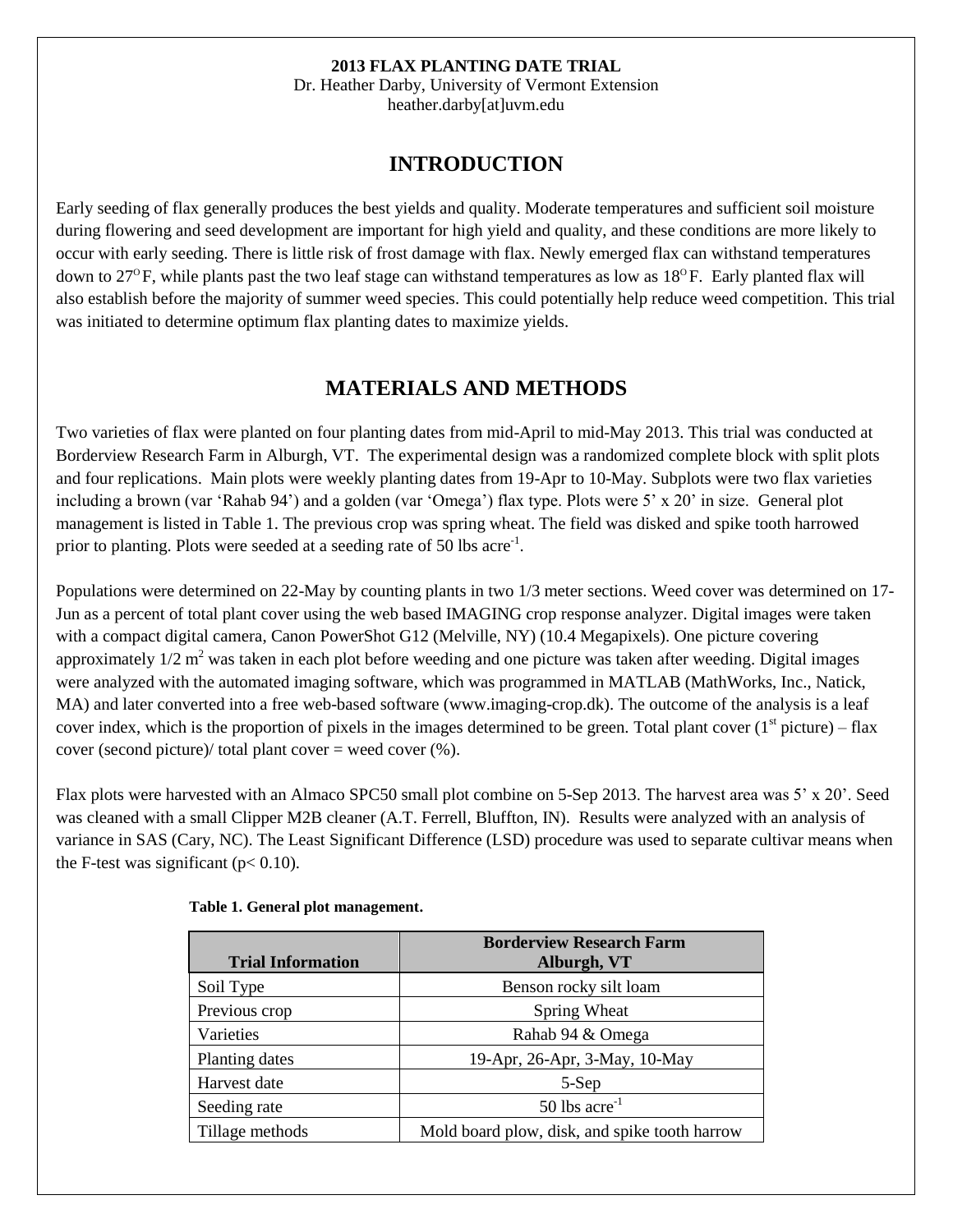Variations in yield and quality can occur because of variations in genetics, soil, weather and other growing conditions. Statistical analysis makes it possible to determine whether a difference among varieties is real, or whether it might have occurred due to other variations in the field. At the bottom of each table, a LSD value is presented for each variable (i.e. yield). Least Significant differences (LSD's) at the 10% level of probability are shown. Where the difference between two treatments within a column is equal to or greater than the LSD value at the bottom of the column, you can be sure in 9 out of 10 chances that there is a real difference between the two varieties. Treatments that were not significantly lower in performance than the highest value in a particular column are indicated with an asterisk. In the example below, A is significantly different from C but not from B. The difference between A and B is equal to 1.5, which is less than the LSD value of 2.0. This means that these varieties did not differ in yield. The difference between A and C is equal to 3.0, which is greater than the LSD value of 2.0. This means that the yields of these varieties were significantly different from one another. The asterisk indicates that B was not significantly lower than the top yielding variety.

| <b>Variety</b> | Yield  |
|----------------|--------|
| A              | 6.0    |
| B              | $7.5*$ |
| 0              | 9.0*   |
| LSD            | 2.0    |

## **RESULTS AND DISCUSSION**

Seasonal precipitation and temperature recorded at a weather station in Alburgh, VT are shown in Table 2. From April to September, there was an accumulation of 4,511 Growing Degree Days (GDDs) in Alburgh which is 18 GDDs less than the 30-year average. Flax needs 1,603 GDDs to reach maturity.

### **Table 2. Seasonal weather data<sup>1</sup> collected in Alburgh, VT, 2013.**

| Alburgh, VT                       | April   | May  | June              | July    | <b>August</b> |
|-----------------------------------|---------|------|-------------------|---------|---------------|
| Average temperature $(^{\circ}F)$ | 43.6    | 59.1 | 64                | 71.7    | 67.7          |
| Departure from normal             | $-1.2$  | 2.7  | $-1.8$            | 1.1     | $-1.1$        |
|                                   |         |      |                   |         |               |
| Precipitation (inches)            | 2.12    | 4.79 | $9.23 \text{ }$ 1 | 1.89    | 2.41          |
| Departure from normal             | $-0.7$  | 1.34 | 5.54              | $-2.26$ | $-1.5$        |
|                                   |         |      |                   |         |               |
| Growing Degree Days (base 32°F)   | 349     | 849  | 967               | 1235    | 1112          |
| Departure from normal             | $-35.6$ | 91.4 | $-47$             | 36.8    | $-27.2$       |

<sup>1</sup>Based on weather data from a Davis Instruments Vantage Pro2 with WeatherLink data logger.

Historical averages are for 30 years of NOAA data (1981-2010) from Burlington, VT.

ⱡ June 2013 precipitation data based on National Weather Service data from cooperative stations in South Hero, VT

(http://www.nrcc.cornell.edu/page\_summaries.html)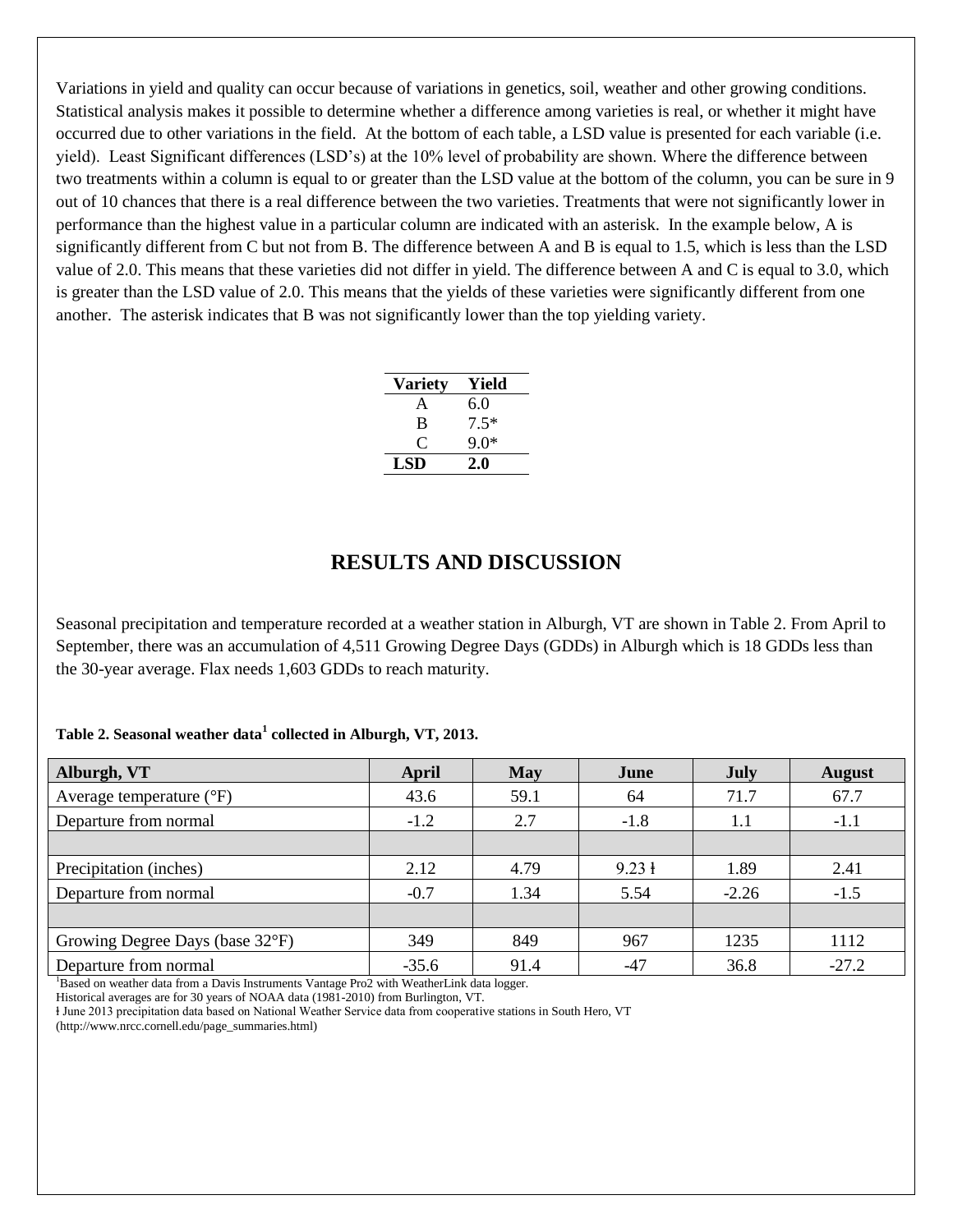Flax plot characteristics and harvest yields are presented by planting date in Table 3 and by variety in Table 4. Overall, yields were lower than expected due to heavy weed pressure. Weeds covered on average 25.2% of the plots. There was no reduction in weed pressure as a result of earlier planting dates. Additionally, of the two varieties chosen for the planting date trial, Omega's growth was poor (compared to the other 11 varieties in the Flax Variety Trial). The stands of Omega were thin and it is unclear if seed quality was the major factor impeding germination. However, even with the significant difference in yield and population between the two varieties (Table 4), there was no significant difference in yield by planting date. Generally, yields of the two flax varieties, Omega and Rahab 94, decreased with later planting dates (Figure 1). It is important to note that flax yields were far lower than expected. Significant losses were likely associated with direct combining flax with heavy weed pressure. To reduce flax losses the air speed on the combine is turned off, but this results in all the trash and wet weed seeds mixing with the flax seed. This mix is difficult to move through the combine and hence the combine can become easily plugged. The best means to deal with weeds in the flax is to swath the field and let dry so that weeds will separate better from the flax crop. Unfortunately, the weather was not conducive to swathing so direct combining was the only option.

#### **Table 3. Plot characteristics and harvest yield of flax planted on four planting dates, averaged across two varieties.**

| <b>Planting Date</b> | <b>Flax Population</b> | <b>Weed cover</b> | <b>Yield</b>   |
|----------------------|------------------------|-------------------|----------------|
|                      | plants $m2$            | $\%$              | lbs. $ac^{-1}$ |
| $(1)$ 19-Apr         | 205                    | 21.9              | 172            |
| $(2)$ 26-Apr         | 220                    | 29.5              | 159            |
| $(3)$ 3-May          | 276                    | 22.8              | 135            |
| $(4)$ 10-May         | 487*                   | 26.6              | 93             |
| <b>Trial Mean</b>    | 297                    | 25.2              | 140            |
| LSD(p<0.10)          | 90.684                 | <b>NS</b>         | <b>NS</b>      |

\*Varieties with an asterisk are not significantly different than the top performer in **bold**. NS – No significant difference amongst varieties.

|                                      | Table 4. Plot characteristics and harvest yield of two flax varieties, |
|--------------------------------------|------------------------------------------------------------------------|
| averaged across four planting dates. |                                                                        |

| <b>Variety</b> | <b>Flax Population</b> | <b>Weed cover</b> | <b>Yield</b>   |
|----------------|------------------------|-------------------|----------------|
|                | plants $m2$            |                   | lbs. $ac^{-1}$ |
| Omega          | 223                    | 26.9              | 93             |
| Rahab 94       | $371*$                 | 23.5              | 187*           |
| Trial Mean     | 297                    | 25.2              | 140            |
| LSD $(p<0.10)$ | 64.123                 | NS                | 51.434         |

\*Varieties with an asterisk are not significantly different than the top performer in **bold**. NS – No significant difference amongst varieties.